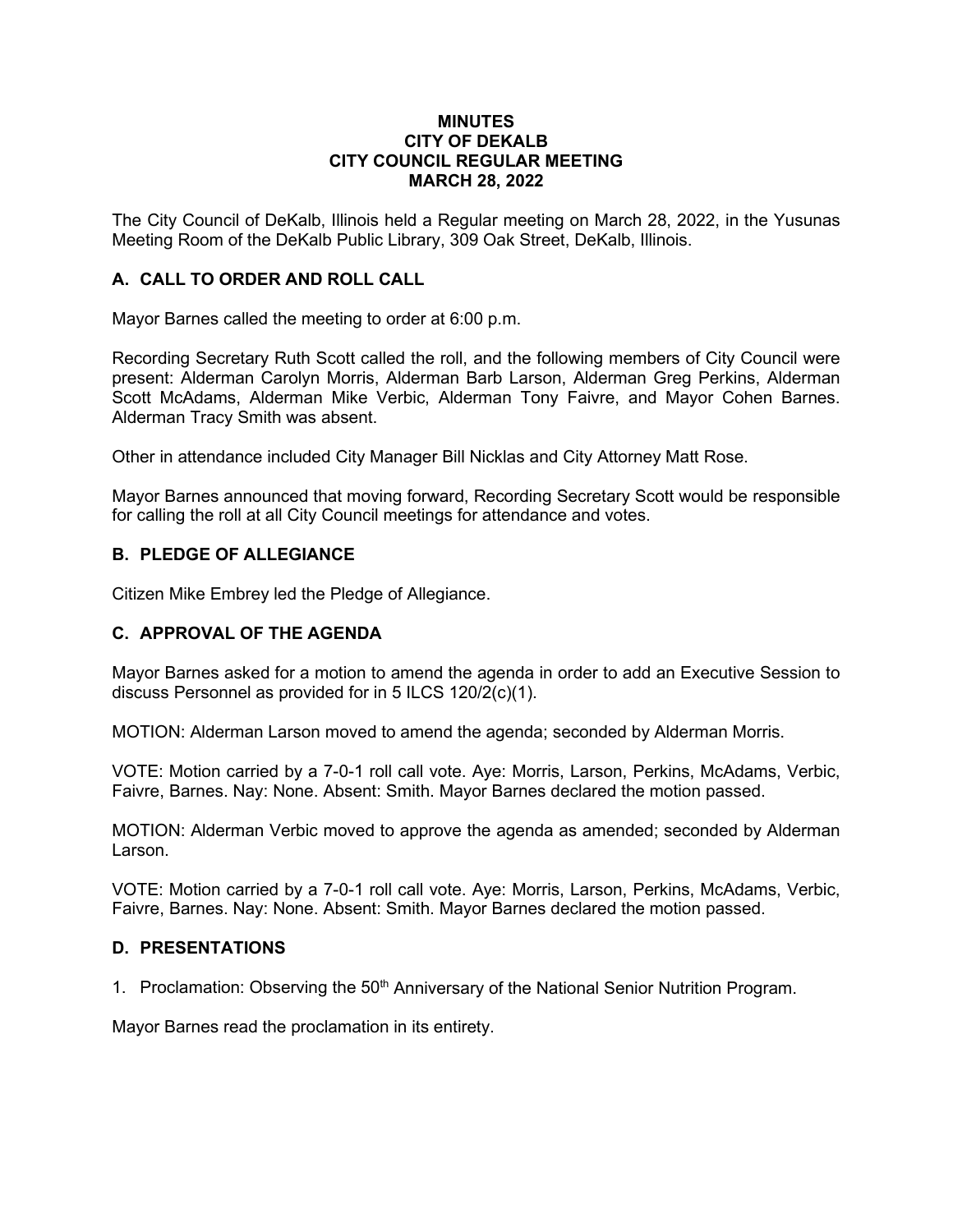2. T-Mobile Hometown Grant Check Presentation.

Representatives of T-Mobile were on hand to present the City of DeKalb with a check in the amount of \$50,000 as the winner of a Hometown Grant, which was pursued by the Citizens' Community Enhancement Commission (CCEC). The grant will fund a three-year public arts program to create works of art in DeKalb.

Mr. Brad Hoey, Chair of the CCEC, expressed his excitement at learning that DeKalb was one of five recipients to receive this grant.

Kristen Matthews, T-Mobile Marketing Manager for the state of Illinois, spoke briefly about the grant program and offered congratulations to the City.

Mayor Barnes thanked T-Mobile for their partnership, and the members of the CCEC for their contribution to the community and searching for ways to fund projects that aren't taxpayer dollars.

## **E. PUBLIC PARTICIPATION**

There was none.

## **F. APPOINTMENTS**

There were none.

## **G. APPROVAL OF THE MINUTES**

1. Minutes Submitted by the City Clerk

MOTION: Alderman Larson moved to bring this item to the floor for discussion: seconded by Alderman McAdams.

a. Minutes of the Regular City Council Meeting of February 28, 2022.

Alderman Larson stated she read through the minutes submitted by City Clerk Cohen and noted that not only are the minutes sparce, but they are also incorrect. She noted that while Alderman Smith was absent from the February 28, 2022, Council meeting, the minutes submitted showed instances of him voting.

Continuing, Alderman Larson stated that the minutes submitted by City Clerk Cohen provided a disclaimer that the YouTube video could be viewed for more detailed information regarding the February 28, 2022, meeting. However, there's no certainty that YouTube will still be operating 20 years from now, which is why it's important to have a written copy of what was discussed and why Council voted the way they did for a particular item.

Closing out her comments, Alderman Larson indicated she's having an issue accepting these minutes.

Mayor Barnes agreed with Alderman Larson's comments and stated that Council has expressed to the City Clerk the type of minutes they want to see to no avail. He also noted that Google once had a social media platform called Google+ that no longer exists, so what's to stop YouTube from doing the same, or deciding to distance themselves from municipalities.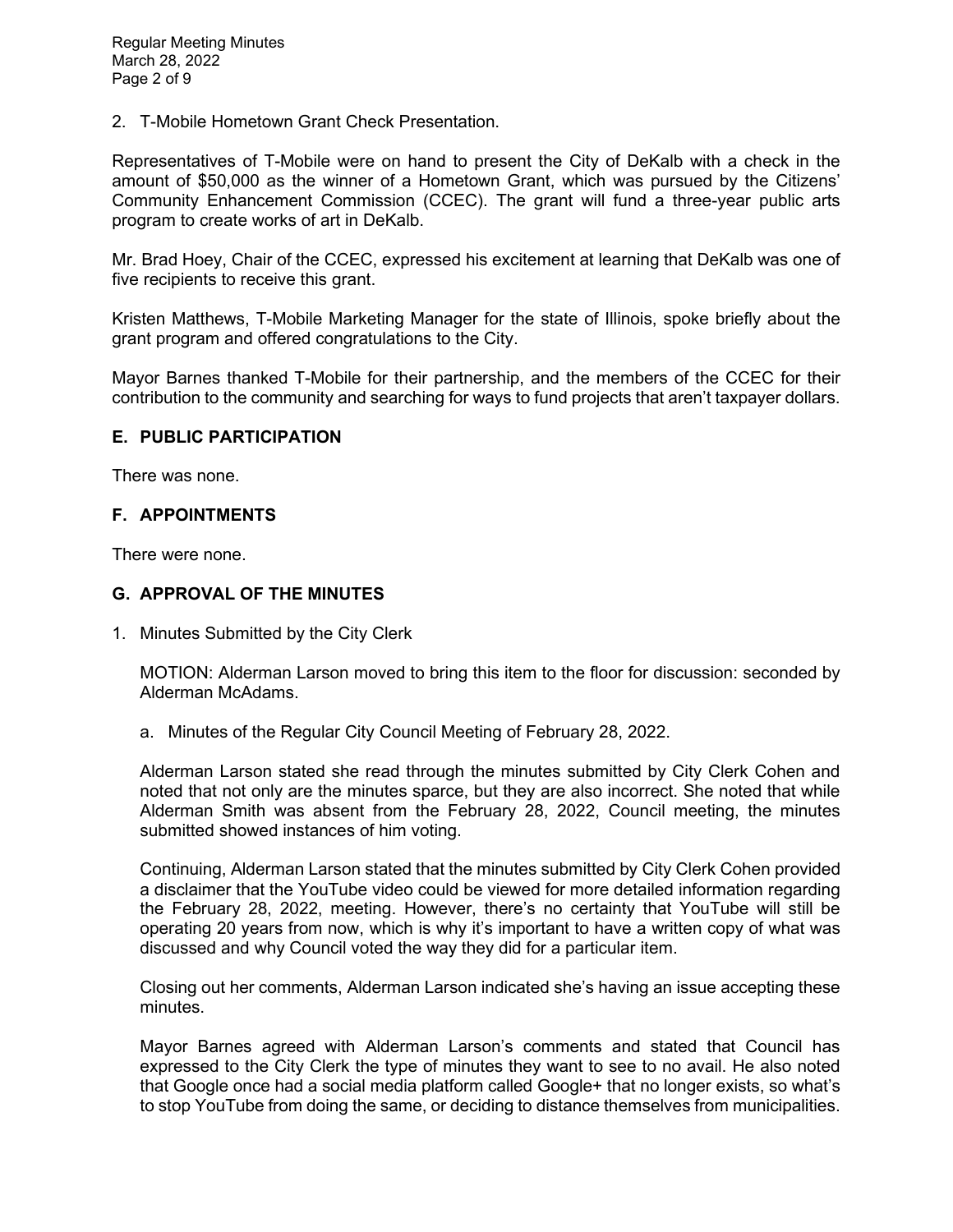Alderman Morris stated it's important for the public to know that minutes exist to form the history of the community as it's made. With an inaccurate record as has been created by the City Clerk, we cannot know what has been done by the City Council and it's imperative that those records be accurate. Further, it's critical that Council owns their own record of what's being done and not be reliant on a conglomerate to record the City's history.

Mayor Barnes stated that Recording Secretary Scott is providing sufficient minutes that reflect City Council's discussions and decisions.

Mayor Barnes then stated that the next roll call would be for approval or denial of the February 28, 2022, City Council minutes as recorded by City Clerk Cohen. He further stated that City Clerk Cohen did not reach out to anyone regarding his absence from this meeting.

Mayor Barnes then referenced an online communication he had with the City Clerk a few days before about whether or not he would be attending this meeting. City Clerk Cohen indicated within that communication that he would reach out to Council members for their opinion but never did.

Alderman Perkins asked for clarification regarding the roll call vote. Mayor Barnes stated that a no vote would indicate non-acceptance of the submitted minutes, and a yes vote would indicate acceptance of the submitted minutes.

VOTE: Motion failed by a 0-7-1 roll call vote. Aye: None. Nay: Morris, Larson, Perkins, McAdams, Verbic, Faivre, Barnes. Absent: Smith.

2. Minutes Submitted by the Recording Secretary

Mayor Barnes read the following by title only:

- a. Minutes of the Special Joint Meeting of the City Council and Finance Advisory Committee of March 14, 2022.
- b. Minutes of the Regular City Council Meeting of March 14, 2022.

MOTION: Alderman Perkins moved to approve the minutes submitted by the Recording Secretary; seconded by Alderman Faivre.

VOTE: Motion carried by a 7-0-1 roll call vote. Aye: Morris, Larson, Perkins, McAdams, Verbic, Faivre, Barnes. Nay: None. Absent: Smith. Mayor Barnes declared the motion passed.

# **H. CONSENT AGENDA**

Mayor Barnes read the following items by title only:

- 1. Accounts Payable and Payroll through March 14, 2022, in the Amount of \$1,772,268.02.
- 2. Investment and Bank Balance Summary through January 2022.
- 3. Year-to-Date Revenues and Expenditures through January 2022.
- 4. Freedom of Information Act (FOIA) Report February 2022.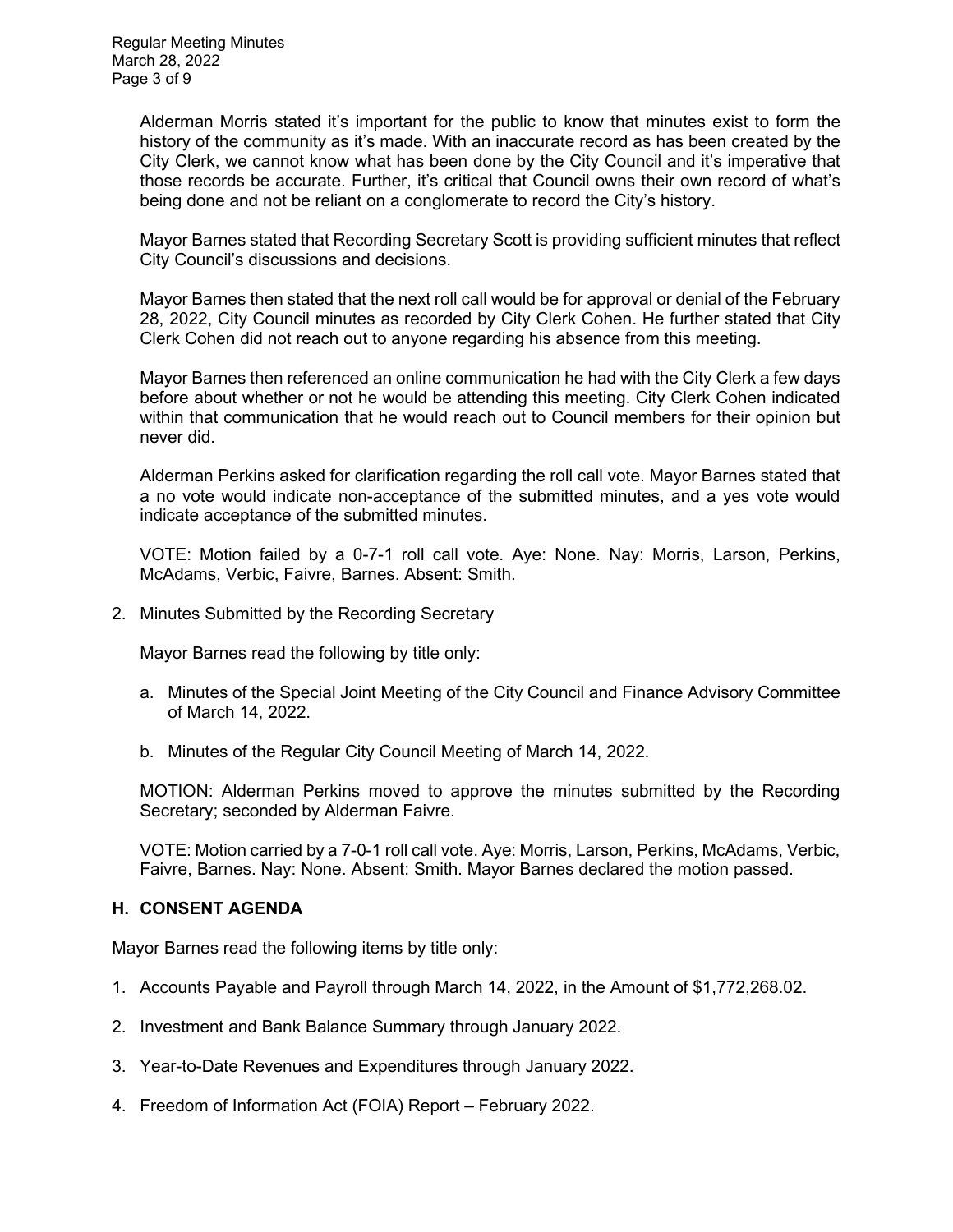5. Resolution 2022-029 Authorizing an Agreement with the DeKalb Community Unit School District No. 428 to Provide Emergency Medical Services for DeKalb High School Home Football Games for the 2022-2023 School Year.

MOTION: Alderman Faivre moved to approve the Consent Agenda; seconded by Alderman Morris.

VOTE: Motion carried by a 7-0-1 roll call vote. Aye: Morris, Larson, Perkins, McAdams, Verbic, Faivre, Barnes. Nay: None. Absent: Smith. Mayor Barnes declared the motion passed.

## **I. PUBLIC HEARINGS**

There were none.

## **J. CONSIDERATIONS**

1. Consideration of the Compensation of Volunteer Members of DeKalb Boards, Commissions and Committees.

MOTION: Alderman McAdams moved to bring this item to the floor for discussion; seconded by Alderman Faivre.

Mark Charvat spoke to this item, disagreeing with the summary of the item as provided by City Manager Nicklas on the agenda that indicated no one currently employed by the City was responsible for authorizing compensation being made to members of the Planning and Zoning Commission (PZC) and the Board of Fire and Police Commissioners (BFPC). Mr. Charvat stated he disagreed with that portion of the summary and referenced emails from December 2020 and a memo to Council from January 2021 that indicated knowledge of the compensation.

Continuing, Mr. Charvat stated there needs to be an ordinance indicating which of the City's boards, commissions or committees receive compensation, if any.

City Manager Nicklas provided an overview of this item based on the information provided in the agenda packet. There is currently no resolution or ordinance in effect that authorizes the payment of compensation to any board, commission, or committee. Concurrence is being sought from the City Council regarding this subject so that appropriate adjustments can be made to the City's financial processes that will cease compensation to members of the PZC and BFPC.

There was consensus among Council to move forward with City Manager Nicklas' recommendation.

Alderman Morris noted her appreciation to City Manager Nicklas for addressing this matter in a timely fashion after it was brought to Council's attention.

City Attorney Rose agreed with City Manager Nicklas' summary of the item.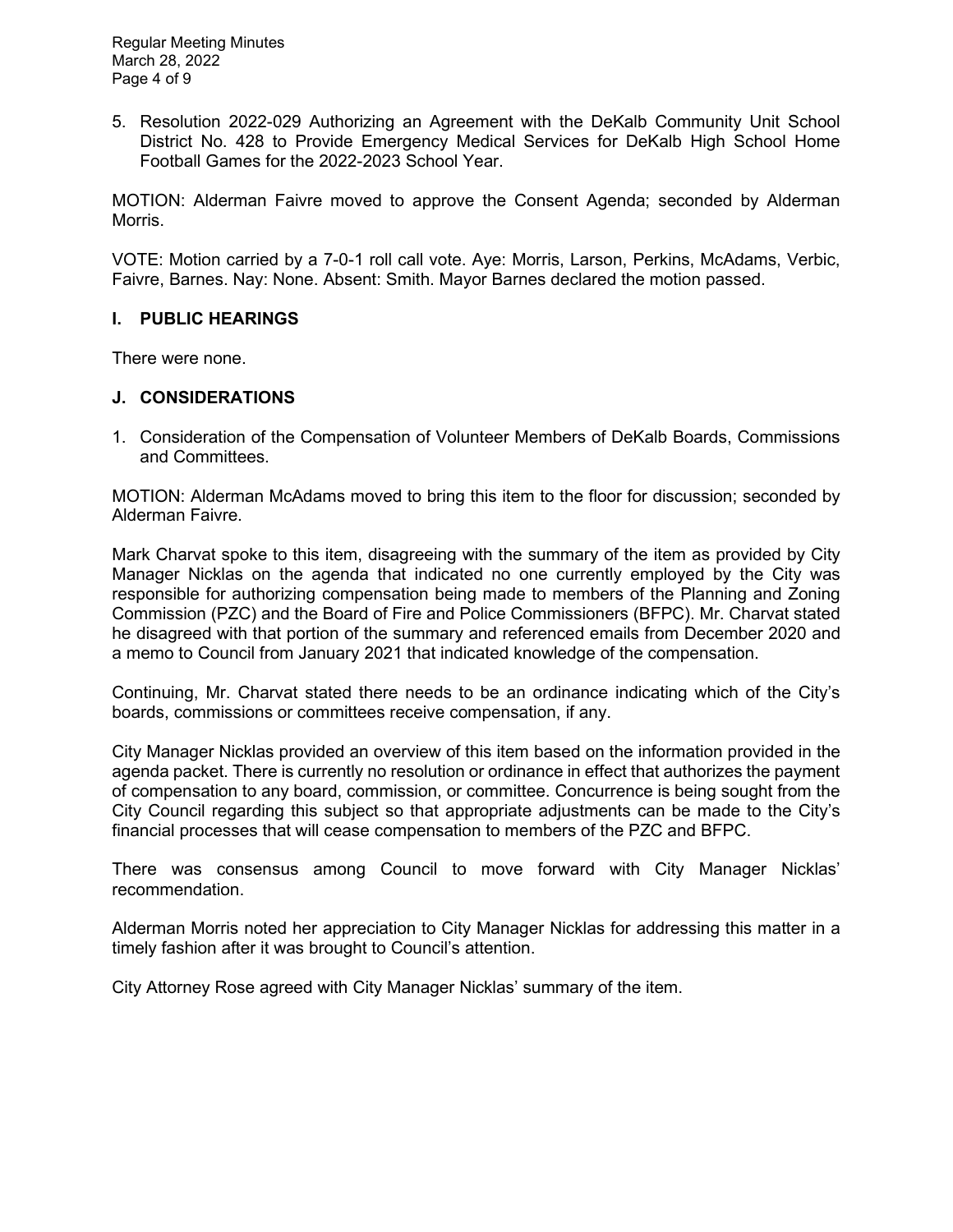# **K. RESOLUTIONS**

**1. Resolution 2022-030 Authorizing the Waiver of Competitive Bids and Awarding a Contract to Kaskaskia Engineering Group, LLC in the Lump-Sum Amount of \$400,000 for Sidewalk Ramp Construction within the Knolls Subdivision.** 

Mayor Barnes read the resolution by title only.

MOTION: Alderman Verbic moved to approve the resolution; seconded by Alderman McAdams.

Robert Bohnak, Senior Engineer for Kaskaskia, spoke briefly to this item stating he was present to answer any questions Council might have and offered a brief overview of the project.

City Manager Nicklas then provided an overview of this item based on the information provided in the agenda packet. City capital funds are dedicated toward sidewalk repairs and re-paving in the Knolls subdivision this summer. However, before the re-surfacing can occur, concrete repairs are necessary at nearly all the street corners to bring the handicap ramps up to current Americans with Disabilities Act (ADA) standards.

Part of the funding for this project is derived from a Department of Commerce and Economic Opportunity (DCEO) Grant. One requirement of the grant was to include one or more certified Disadvantaged Business Enterprise (DBE) firms in either the design or construction of all work funded. From the pre-qualified list of DBE firms, one was responsive in terms of the concrete work: Kaskaskia Engineering Group of Geneva. The firm has a strong record of satisfactory ADAcompliant work within state cost estimates. To meet the state grant requirements and to get the concrete work done in a timely fashion, waiver of bidding and the award of the ADA-compliance work for a lump sum of \$400,000 to Kaskaskia is recommended.

There was no discussion among Council.

VOTE: Motion carried by a 7-0-1 roll call vote. Aye: Morris, Larson, Perkins, McAdams, Verbic, Faivre, Barnes. Nay: None. Absent: Smith. Mayor Barnes declared the motion passed.

**2. Resolution 2022-031 Authorizing an Engineering Services Agreement with Fehr-Graham & Associates, LLC for Construction Engineering of 2,800 Feet of Water Main on N. Thirteenth Street in an Amount Not to Exceed \$51,500.** 

Mayor Barnes read the resolution by title only.

MOTION: Alderman Verbic moved to approve the resolution; seconded by Alderman Perkins.

City Manager Nicklas provided an overview of this item based on the information provided in the agenda packet. The engineering services agreement with Fehr-Graham & Associates, LLC (Fehr-Graham) authorizes spending not to exceed \$51,500 for construction engineering services related to water main replacement along N. Thirteenth Street. The proposal is consistent with the cost normally associated with engineering oversite for a project of this size.

There was no discussion among Council.

VOTE: Motion carried by a 7-0-1 roll call vote. Aye: Morris, Larson, Perkins, McAdams, Verbic, Faivre, Barnes. Nay: None. Absent: Smith. Mayor Barnes declared the motion passed.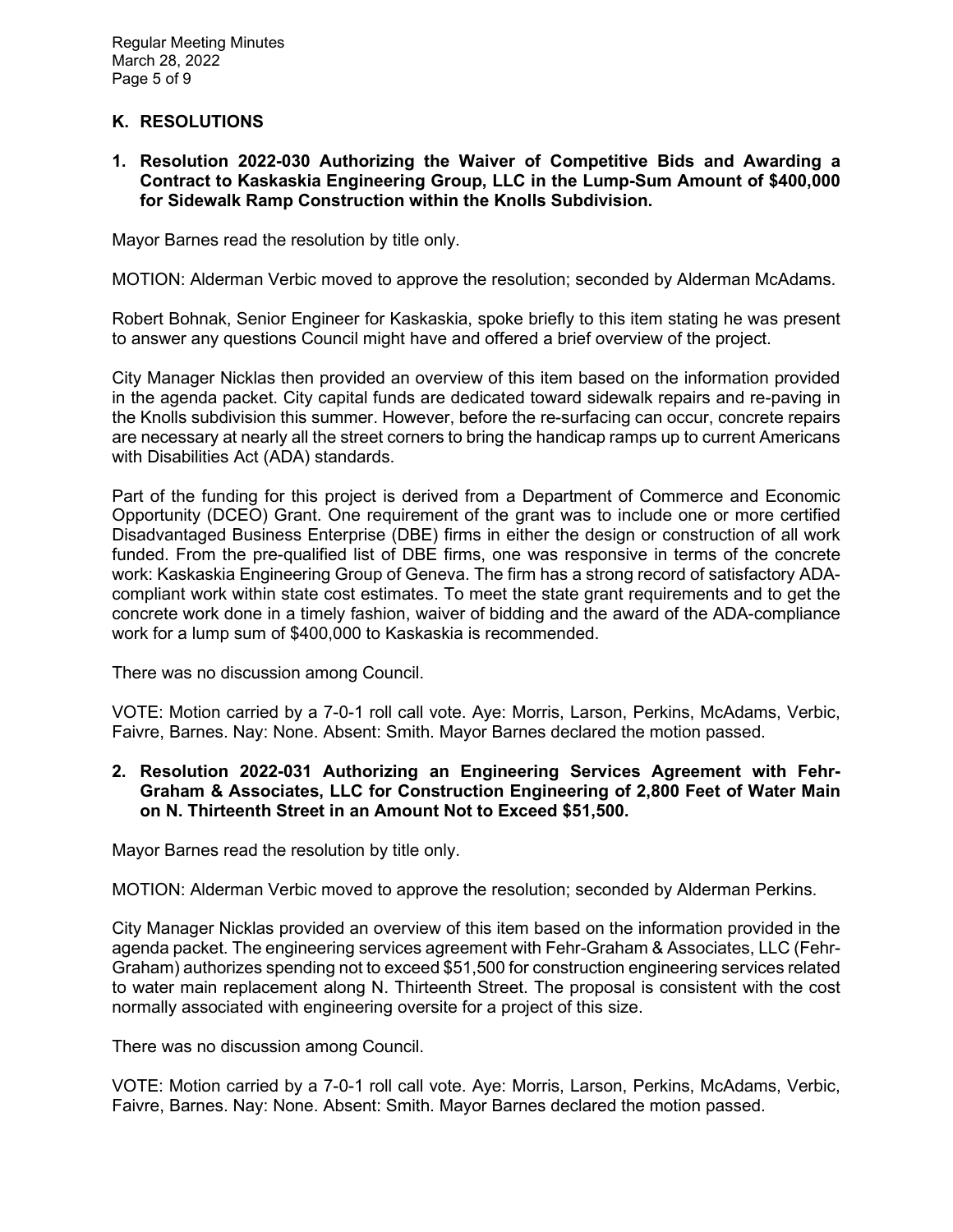**3. Resolution 2022-032 Awarding a Bid to Performance Construction Engineering in the Amount of \$1,027,731 for 3,139 Feet of Water Main Replacement on N. Fourteenth Street Between Clark Street and Dresser Road with Staff Authority to Approve Change Orders Up to \$1,063,701.** 

Mayor Barnes read the resolution by title only.

MOTION: Alderman McAdams moved to approve the resolution; seconded by Alderman Morris.

City Manager Nicklas provided an overview of this item based on the information provided in the agenda packet. The Utility Department recommends award of the contract for the replacement of 3,139 feet of water main between Clark Street and Dresser Road on N. Fourteenth Street to Performance Construction Engineering (PCE) in the amount of \$1,027,731 with staff authority to approve change orders up to \$1,063,701.

Mayor Barnes noted his excitement that a lot of long overdue improvements are moving forward for the community, especially in the Thirteenth Street and Fourteenth Street area.

VOTE: Motion carried by a 7-0-1 roll call vote. Aye: Morris, Larson, Perkins, McAdams, Verbic, Faivre, Barnes. Nay: None. Absent: Smith. Mayor Barnes declared the motion passed.

## **4. Resolution 2022-033 Authorizing an Engineering Services Agreement with Fehr-Graham & Associates, LLC for Construction Engineering of 3,136 Feet of Water Main on N. Fourteenth Street in an Amount Not to Exceed \$61,900.**

Mayor Barnes read the resolution by title only.

MOTION: Alderman Verbic moved to approve the resolution; seconded by Alderman Faivre.

City Manager Nicklas provided an overview of this item based on the information provided in the agenda packet. The engineering services agreement with Fehr-Graham & Associates, LLC (Fehr-Graham) authorizes spending not to exceed \$61,900 for construction engineering services related to water main replacement along N. Fourteenth Street. The proposal is consistent with the cost normally associated with engineering oversite of a project of this size.

There was no discussion among Council.

VOTE: Motion carried by a 7-0-1 roll call vote. Aye: Morris, Larson, Perkins, McAdams, Verbic, Faivre, Barnes. Nay: None. Absent: Smith. Mayor Barnes declared the motion passed.

**5. Resolution 2022-034 Approving an Amendment to the Collective Bargaining Agreement with the DeKalb Fraternal Order of Police (FOP), Lodge #115, Illinois Fraternal Order of Police Labor Council, Article 5 "Holidays", Section A, "Base Holiday Entitlement," and Section B, "Holiday Accrual for New Members."**

Mayor Barnes read the resolution by title only.

MOTION: Alderman Faivre moved to approve the resolution; seconded by Alderman Morris.

City Manager Nicklas provided an overview of this item based on the information provided in the agenda packet. The City Council approved an ordinance in June of 2021 that amended the City's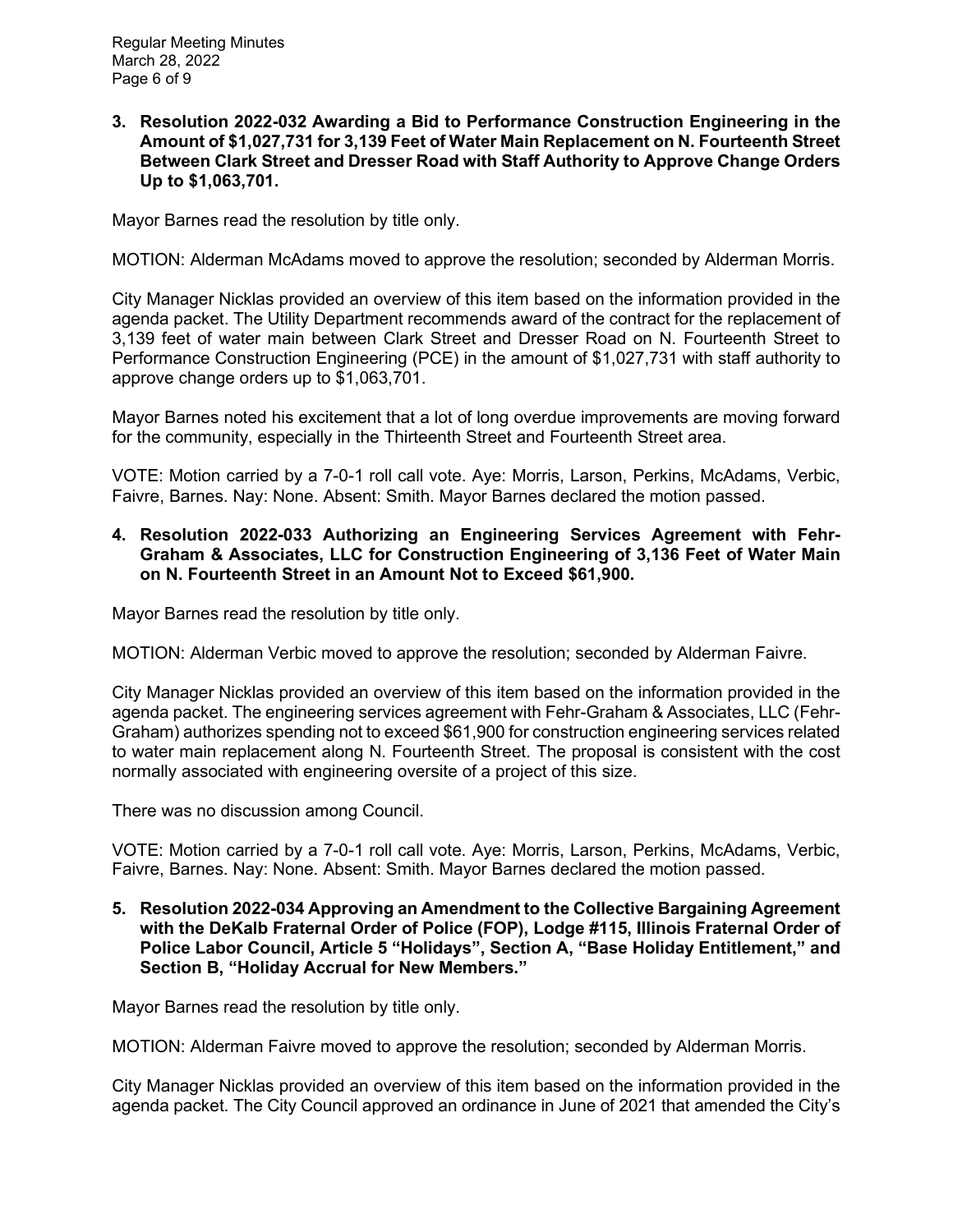Regular Meeting Minutes March 28, 2022 Page 7 of 9

holiday schedule to recognize June Nineteenth ("Juneteenth") as an official paid employee holiday. This resolution officially updates the FOP contract to reflect that Council decision, specifically, Sections A and B of Article 5 of the agreement, which will be amended to increase the number of hours of vacation from 112 to 120 in lieu of holiday time off, for both new members and current members of the bargaining group. Since Police officers typically work on established holidays, their benefit has traditionally been calculated in additional vacation hours.

There was no discussion among Council.

VOTE: Motion carried by a 7-0-1 roll call vote. Aye: Morris, Larson, Perkins, McAdams, Verbic, Faivre, Barnes. Nay: None. Absent: Smith. Mayor Barnes declared the motion passed.

# **L. ORDINANCES – SECOND READING**

There were none.

## **M. ORDINANCES – FIRST READING**

1. Ordinance 2022-015 Amending Chapter 38 "Intoxicating Liquors", Section 38.01 "Definitions", and Section 38.27 "Gambling Devices", as it Pertains to Video Gaming Terminal Operators.

Mayor Barnes read the ordinance by title only.

MOTION: Alderman Verbic moved to approve first reading of the ordinance; seconded by Alderman McAdams.

City Manager Nicklas provided an overview of this item based on the information provided in the agenda packet. This item was postponed at the regular Council meeting of March 14, 2022, to allow City Attorney Rose to discuss the economic and legal implications of the proposed ordinance with interested community stakeholders. As a result of those discussions, the following amendments to Chapter 38 were recommended:

- Doubling the current annual license fee from \$250 to \$500 per terminal, with the terminal operator and local establishment holding the gaming license required to equally split the annual license fee.
- The initial non-refundable application fee will be \$1,000 per establishment, with the terminal operator and local establishment equally splitting the cost.

There was brief discussion between Alderman Morris and City Manager Nicklas regarding the fee responsibility between the terminal operator and video gaming establishment owner.

VOTE: Motion carried by a 7-0-1 roll call vote. Aye: Morris, Larson, Perkins, McAdams, Verbic, Faivre, Barnes. Nay: None. Absent: Smith. Mayor Barnes declared the motion passed.

MOTION: Alderman Larson moved to waive second reading of the ordinance and approve; seconded by Alderman Perkins.

VOTE: Motion carried by a 7-0-1 roll call vote. Aye: Morris, Larson, Perkins, McAdams, Verbic, Faivre, Barnes. Nay: None. Absent: Smith. Mayor Barnes declared the motion passed.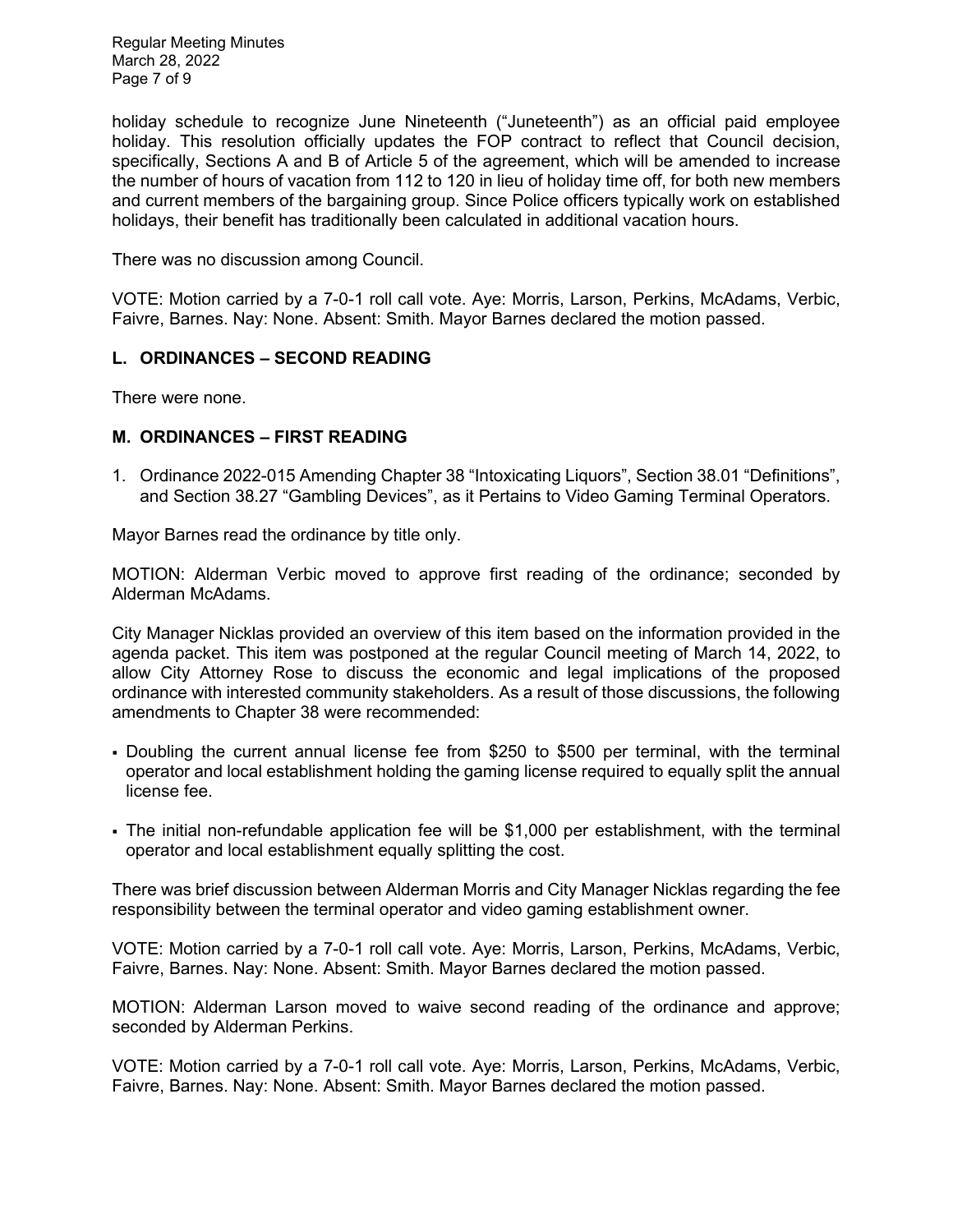# **N. REPORTS AND COMMUNICATIONS**

1. Council Member Reports.

Alderman McAdams reported on his recent trip to Springfield for the Illinois Municipal League Lobby Day along with other members of City Council, as well as the City Manager, where they spoke with legislators about economic development and opportunities for cannabis licenses in DeKalb. He noted it was a productive day of service.

Alderman Faivre reported on the most recent Airport Advisory Board meeting, which was attended by Mayor Barnes and City Manager Nicklas. Discussions took place regarding the strengths of the DeKalb Taylor Municipal Airport (DTMA), as well as potential growth opportunities.

Alderman Faivre encouraged citizens to help pick up litter along sidewalks, etc., perhaps if they're out walking as the days get warmer.

Alderman Faivre further reported that he will be scheduling a Seventh Ward meeting sometime in April, with more information to follow.

Alderman Verbic reported that attended the most recent DeKalb Community Unit School District #428 board meeting, which was very informative.

Alderman Larson reported that she visited Fire Station #2 and Fire Station #3 and noted that both stations look great and they're making do with small spaces.

Alderman Larson also reported that she was happy to see that power washers are out cleaning up the city's streets.

As Council liaison to the Economic Development Commission (EDC), Alderman Morris reported that at the last meeting members assessed what direction the EDC should take moving forward and what their goals should be.

Alderman Morris further reported that she is currently serving on the Military Economic Development Committee (MEDC), led by Lieutenant Governor Juliana Stratton. She stated it's a great opportunity to connect with the Lieutenant Governor and share our community's concerns.

Mayor Barnes reported on the following:

- He and City Manager Nicklas were invited to tour the Facebook Datacenter facility recently, noting it was an incredible sight to see. He further commented on how impressed he was with Mortenson Construction and how grateful he is to have them as a partner within the community. Immediately following the tour, he spoke at an event held by Mortenson where they announced the names of six individuals who will be getting an eight-week apprenticeship to work on the Facebook project. He noted some of those selected may have never gotten the opportunity to work in the trades without the apprenticeship.
- He attended the most recent AAB meeting where there was great dialogue. He's looking forward to how those discussion evolve over time and the impact it will make at the DTMA.
- He traveled to Springfield with City Manager Nicklas, Alderman Larson, and Alderman McAdams where they met with representatives to discuss multiple issues, including more